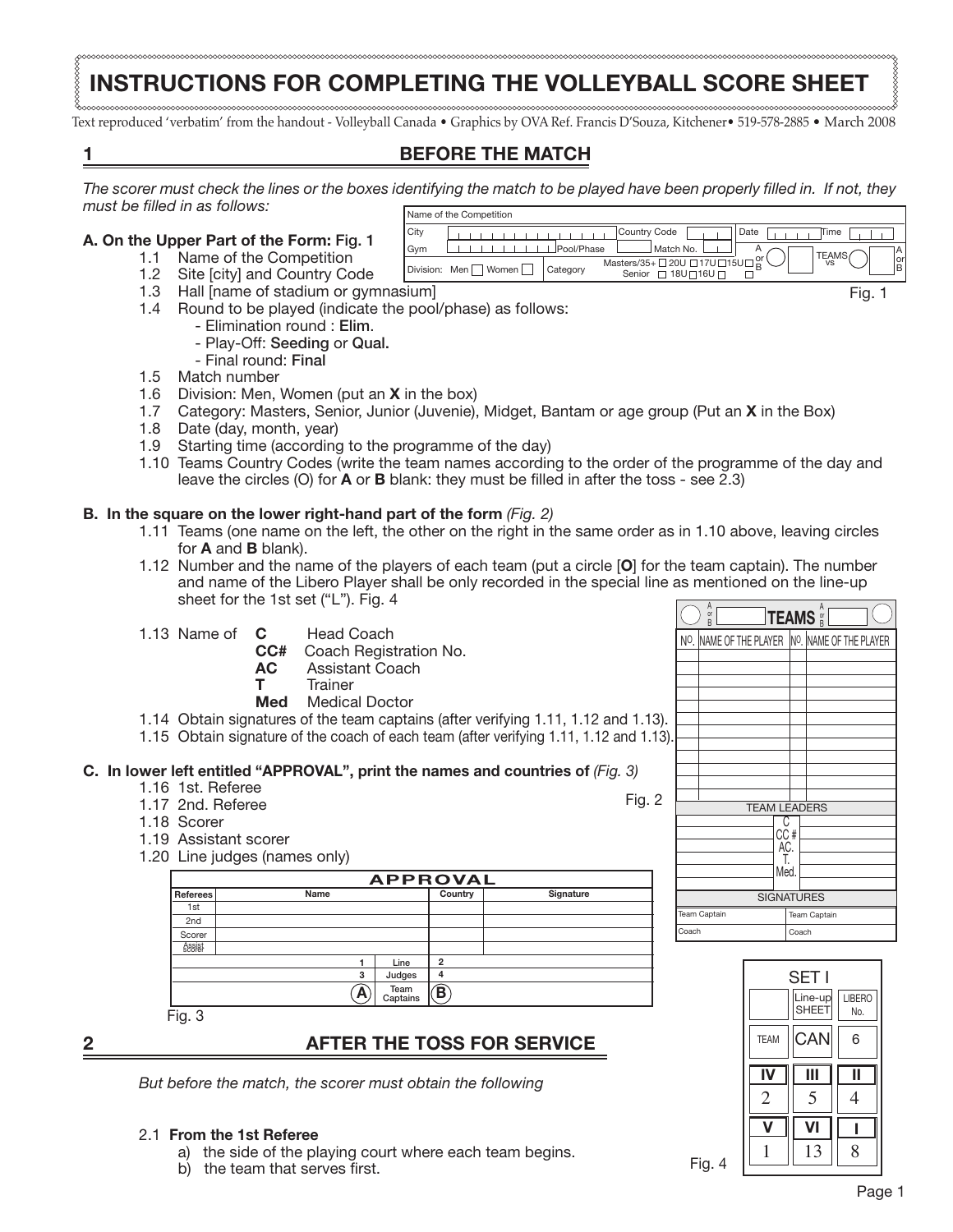- 2.2 **From the 2nd referee** the line-up sheet for the **1st SET** (fig. 4) with the numbers of the players recorded in their starting positions and the number of the Libero Player **"L"**
- 2.3 *With the information obtained, the scorer proceeds as follows* (fig.5):
	- a) In the upper left square, entitled "Set 1", he/she records the country codes of the teams **"A"** and **"B"** in the boxes corresponding to the sides of the playing court in which each team begins the set (team **"A"** is to the left of the scorer and **"B"** to the right) and marks with an **X** the encircled **S** of the team serving first and another **X** on the **R** of the team receiving first.
		- *The corresponding letters "***A***" or "***B***" are placed in the blank circles as follows:*
			- i) in the **Teams** section (see 1.10) in the top portion of the **Score** sheet;
			- ii) in the **'Teams"** section in the bottom right portion of the **Score** sheet (see 1.11).
	- b) Then, in the square on the right entitled **"SET 2"** he/she writes on the right side the name of team  **"A"** and on the left side the name of team **"B"**. The scorer marks with an X the encircled S or R of each team to indicate that for this set the serving team is the team which received the first service of the previous set and vice versa.
	- c) Below the square **"SET 1"** is the square **"SET 3"**. Here he/she records the names of the teams and marks the encircled letters **S** and **R** in the same way as for **SET 1**.
	- d) If necessary, on the right under the square **"SET 2"** is the square **"SET 4"**, in which the names are recorded and the circled **S**) and **R** are marked as **SET 2.**
- 2.4 *With the* **line-up sheet** *obtained from the 2nd referee, the scorer proceeds before each set as follows:* a) He/she records in the boxes under the Roman numerals **I** to **VI** on the line entitled **"STARTING PLAYERS"**
	- on the side of each team, the numbers of the recorded players following the order determined by the Roman numerals **I** to **VI** of the respective line-up sheet.

| b) Example (fig. 5) |
|---------------------|
|---------------------|

| for the team "A" | Under I |
|------------------|---------|
|                  | Under I |

For the team "B" Under

| Under I   | no. 8        |
|-----------|--------------|
| Under II  | no. 4        |
| Under III | no. $5$ etc. |
| Under I   | no. 3        |
| Under II  | no. 1        |
| Under III | no. 6 etc.   |
|           |              |

Fig. 5

|        |                        |                 |                 |   | <b>START</b><br>time |   | н                             | mn |                          | $\frac{16:02}{n}$ TEAM $CAN$ |                          |    |        | ${\bf A}$      | $\circledR$ | <b>POINTS</b>                          | $\frac{\circledR}{\circledR}$ | B  |   | IJP |               |   | <b>TEAM</b>    | END<br>time |    | н              | mn | <b>POINTS</b>                                                                         |
|--------|------------------------|-----------------|-----------------|---|----------------------|---|-------------------------------|----|--------------------------|------------------------------|--------------------------|----|--------|----------------|-------------|----------------------------------------|-------------------------------|----|---|-----|---------------|---|----------------|-------------|----|----------------|----|---------------------------------------------------------------------------------------|
| 읔      | Service order          |                 |                 | S |                      |   | ш                             |    | Ш                        |                              | IV                       |    |        | VI             |             | 13 25 37   <br>2 14 26 38              |                               |    |   |     | Ш             |   |                |             |    | VI             |    | $\frac{1}{2}$ $\begin{array}{ c c c } \hline 1 & 25 & 37 \\ 14 & 26 & 38 \end{array}$ |
| line-l | Nº of Starting players |                 |                 | c | 8                    |   | 4                             |    | 5                        |                              |                          | っ  |        | 13             |             | 3 15 27 39<br>4 16 28 40               | 3                             |    |   |     | 6             |   |                | $\Omega$    |    | 8              |    | 3 15 27 39<br>4 16 28 40                                                              |
|        |                        |                 | N∘ of player    |   |                      |   |                               |    |                          |                              |                          |    |        |                |             | 5 17 29 41 <br>6 18 30 42              |                               |    |   |     |               |   |                |             |    |                |    | 17 29 41<br>5 <sub>1</sub><br>6 18 30 42                                              |
| Team   | <b>Substitutes</b>     | Score at        |                 |   |                      |   | $\overline{\phantom{a}}$      |    |                          |                              | $\overline{\phantom{a}}$ |    | ٠      |                |             | '   19   31   43   <br>8 20<br>32   44 | ٠<br>٠                        |    |   |     |               |   | ٠              |             |    |                |    | 7 19 31 43<br>8 20 32 44                                                              |
|        |                        | change          |                 |   |                      |   | ٠<br>$\overline{\phantom{a}}$ |    | $\overline{\phantom{a}}$ |                              | $\overline{\phantom{a}}$ |    |        |                |             | 9 21 33 45 <br>10 22 34 46             |                               |    |   |     |               |   | ٠              |             |    |                |    | 9 21 33 45<br>$\frac{10}{5}$ 11 22 34 46                                              |
|        |                        | 1st             | 5 <sub>th</sub> |   |                      |   | ⇁                             |    |                          |                              |                          |    |        |                |             | $23 35 47 \n\cdot$<br>12 24 36 48 $X$  |                               | 5  | 2 |     |               | 5 |                |             | -5 |                |    | 12 24 36 48                                                                           |
|        | <b>Service</b>         | 2 <sub>nd</sub> | 6 <sub>th</sub> |   | $\sim$               |   | $\mathfrak{p}$                | 61 |                          | 6                            |                          | ĥ. | $\sim$ | $\mathfrak{p}$ |             | 55733                                  | $\circ$                       | Ŕ. |   |     | $\mathcal{L}$ | 6 | $\mathfrak{p}$ |             | ĥ  | $\mathfrak{p}$ |    | 65733                                                                                 |
|        | rounds                 | 3 <sup>rd</sup> | 7 <sub>nd</sub> |   | 3                    |   | 3                             |    | 3                        |                              |                          | ٠  |        | $\mathbf{3}$   |             | i(T)                                   | $\mathcal{B}$                 |    | з |     | $\mathbf{3}$  |   | 3              | 3           |    | $\mathbf{a}$   |    | 6T                                                                                    |
|        |                        | 4 <sup>th</sup> | 8 <sup>th</sup> |   |                      | я |                               | R  |                          |                              |                          | 8  |        |                |             | <sup>8</sup> Libero #                  |                               | R  |   | я   |               | ç |                |             | 8  | $\overline{a}$ |    | <sup>8</sup> Libero #                                                                 |

## **3 DURING THE MATCH**

During the match the scorer proceeds as follows:

3.1 At the top of the square **"SET I**", in the box **"START time**" he/she enters the time at which the referee whistles for the 1st. service.

*Example:* 16:02 (actual starting time in hours and minutes).

- 3.2 He/she checks the order of service according to the order in which the players were recorded under Roman numerals **I** to **VI** printed on the second line of the square of each set and which they must follow.
- 3.3 He/she records the services of each player and controls the result for each service following the order of the boxes numbered **1** to **8**, in the column in which is recorded the number of the server which correspond to the 4 lines marked **"SERVICE ROUNDS"** in the left part of the square of the set.

#### The scorer proceeds as follows:

- a) The first service is indicated by ticking ( $\checkmark$ ) off the number of the box marked **1** in the column of the serving player. Once the team has lost the service, the total number of points scored by the serving team to that point are recorded in this box.
- b) The scorer then passes to the other team section of the square of the first set and puts an X in the service box **1** of the column **I** of the opponent team. The team then must rotate and the player whose number is recorded in the column **II** serves. The number in box **1** column **II** must be ticked off  $(\checkmark)$ .
- c) On the right of column **I** to **VI** of each team there is a **" POINTS"** column, numbered **1** to **48.** This is the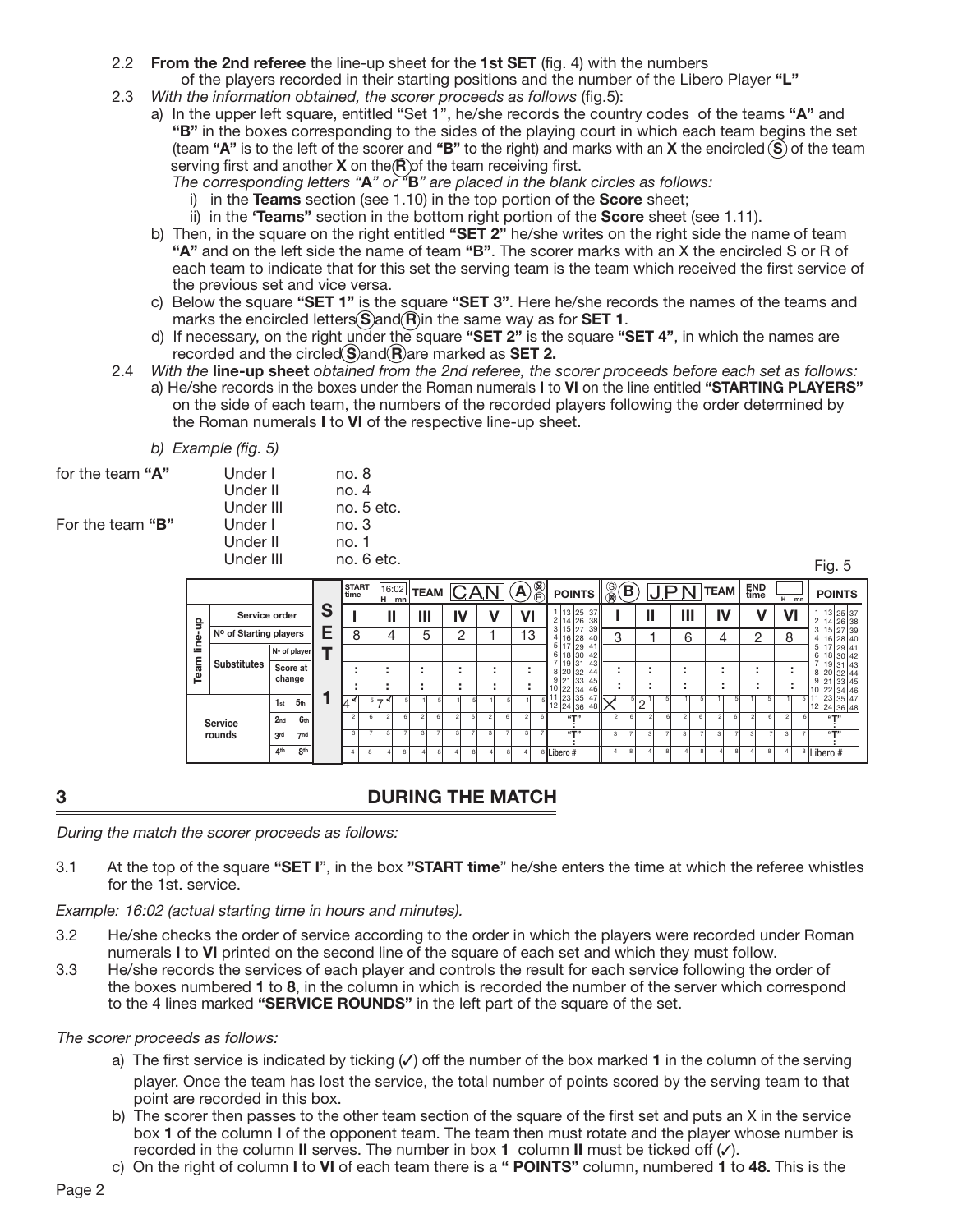column to record from top to bottom the score of the corresponding team by slashing (/) the number of points scored. When the team losses the service, the last number marked in the **"POINTS"** column is re corded under the box whose ticked off  $(V)$  number [in this case 1] corresponds to the player who had the service. Fig. 6

|               |                                    |                 |                 |   | <b>START</b><br>time |              | 16:02<br>$H$ mn | <b>TEAM</b>         |    |      | <b>LAN</b>   |           | Α               | $\circledR$           | <b>POINTS</b>                      | $\frac{\mathbb{S}}{\mathbb{R}}$ | $\mathbf{\hat{B}}$ |                     | <u>,J P</u>    |     | <b>TEAM</b>     | END<br>time         |  | 18:24<br>н. | mn                    |    |                             | <b>POINTS</b>            |
|---------------|------------------------------------|-----------------|-----------------|---|----------------------|--------------|-----------------|---------------------|----|------|--------------|-----------|-----------------|-----------------------|------------------------------------|---------------------------------|--------------------|---------------------|----------------|-----|-----------------|---------------------|--|-------------|-----------------------|----|-----------------------------|--------------------------|
| $\frac{1}{2}$ | Service order                      |                 |                 | S |                      |              |                 | Ш                   |    | IV   | V            |           | VI              |                       | $\frac{13}{14}$ $\frac{26}{26}$ 37 |                                 |                    |                     |                | Ш   | IV              |                     |  | VI          |                       |    |                             | 25 37<br>126138          |
| <u>e</u>      | N <sup>o</sup> of Starting players |                 |                 | Е | О<br>Ω               |              |                 | 5                   |    | റ    |              |           | 13              |                       | 15<br>16<br>128                    | 3                               |                    |                     |                | 6   | 4               | n                   |  | 8           |                       |    |                             |                          |
|               |                                    |                 | No of player    |   |                      |              | $\overline{ }$  |                     |    | (12) |              |           |                 |                       | 29<br>18<br>130                    |                                 |                    |                     |                | 5   |                 |                     |  |             |                       |    |                             |                          |
| am<br>ق       | <b>Substitutes</b>                 | Score at        |                 |   |                      |              | 9:4             | ٠<br>$\blacksquare$ | 10 | :7   |              | <b>м.</b> |                 |                       | 18<br>3f<br>43<br> 32<br>8   20    | 74∥19:21                        |                    |                     | 3:             |     | ٠<br>٠          | ٠<br>$\blacksquare$ |  | 21:23       |                       |    | 19                          |                          |
|               |                                    | change          |                 |   |                      |              | 10:             |                     |    | 12:8 |              |           |                 |                       | 22<br>184                          |                                 |                    |                     |                | 7:9 |                 | ٠                   |  |             |                       |    |                             |                          |
|               |                                    | 1 <sub>st</sub> | 5 <sub>th</sub> |   | 14"                  |              |                 | <sup>၂</sup> ၅      |    |      | 4            |           | 15 <sup>7</sup> |                       | 17 23 35 47<br>12 24 36 48         |                                 |                    | $\cap^{\mathsf{v}}$ | 3'             |     | 4               |                     |  | 9           |                       | 12 | 12 <sup>2</sup> 4           | হিৰ্মীβ9  47<br>://36V48 |
|               | <b>Service</b>                     | 2 <sub>nd</sub> | 6 <sub>th</sub> |   | 16 <sup>6</sup>      |              | $\overline{z}$  | $^6$ 19 .           | 6  |      | $\degree$ 24 |           | $\degree$ (25)  |                       | $T''_{14}$<br>15                   | 4                               |                    | 16                  | $18^{\degree}$ | 6   | 19 <sup>2</sup> | $2^{2}$             |  | 23          |                       |    |                             | ้12                      |
|               | rounds                             | 3 <sup>rd</sup> | $-$ nd          |   | 3                    |              | 3               |                     |    |      |              |           |                 |                       | 55733                              | 3                               |                    |                     | 3              |     | 3               | 3                   |  | 3           |                       |    | $21 \nightharpoonup^{T} 23$ |                          |
|               |                                    | 8 <sup>th</sup> |                 |   | R                    | $\mathbf{R}$ |                 | R                   |    |      |              |           |                 | <sup>8</sup> Libero # |                                    |                                 |                    |                     |                |     |                 | 8                   |  |             | <sup>8</sup> Libero # |    |                             |                          |

#### *3.4 Example of recording of points and control of service in a set.*

a) Team **"A"** wins the right to serve first and No. **8** who was recorded in position **I** serves first. Team **"A"** wins the rally and also a point, the scorer slashes (/) the **1** of the **"POINTS"** column. The following rally is also won by team **"A"**, the scorer slashes off (/) the **2** of the column **"POINTS"**, etc. After winning **4** consecutive points, Team **"A"** loses the service. The scorer writes the number **4** in the box **1** of the

 column **I** of the player No **8** of Team **"A".** Thus we know that the team has won **4** points when the player **No. 8** had the service.

b) The scorer then passes on to the section corresponding to the team **"B"**. After winning the rally and right to serve, the team **"B"** gains **1** point and the point **1** of the "**POINTS"** column of that team is to be slashed (/). Next, the scorer cancels with an **X** in the box **1** of the column **I**, since this team must now rotate for its first service to made by the following player. The scorer then ticks off ( $\checkmark$ ) No 1 of the box corresponding to column II. This shows that player No **1** of the team **"B"** serves first. Team **"B"** wins the next rally and gains a point. The **2** of the **"POINTS"** column of that team is slashed off (/).

 The team **"B"** loses the next rally and thus loses the service. The scorer writes number **2** in the box of player **No 1** of the Team **"B"** which had the service. This indicates that team **"B"** has scored two points when player **No 1** finished his first service.

- c) Immediately the scorer returns to service section of team **"A"** and slashes off (/) the next point (**5**) in the column **"POINTS"**, since to win the rally means to win a point. He/she then ticks off (/) the figure **1** in the box column **II** t to show that player **No 4**, recorded in this column, is the one who now serves. Player **No 4** wins two points before los ing the service. The scorer writes the number **7** in the box **1** of the column **II** of the player **No 4** of the team **"A"**, etc
- d) The scorer continues this way successively until the end of the set which finished on the score of **25-22** for the team **"A"** . At this moment, he/she notes down the time (e.g. **18.24**) in the box **"END Time"** reserved for this purpose ( Fig. 6)
- e) If there is a tie **24:24**, the set continues until a two **(2)** point lead is achieved (**26:24 27:25**)
- f) The numbers not slashed off (/) in the **"POINTS"** column of each team are cancelled and the last point scored is noted by circling (O) in the service round box of the player who served last. If the receiving team won the set, the last point is noted in the service round box of the player who would have served.

|       |                        |                 |                 |   | <b>START</b><br>time |   | $H$ mn | <b>TEAM</b> | <b>CAN</b> |  |     | $\mathbf{A}$ | $\frac{\%}{\%}$ POINTS | କ୍ତି<br>ଭ | $\bf \bf B$ |   | <b>JPN</b> |     | <b>TEAM</b> | END<br>time | $H$ mn       |                       | <b>POINTS</b>                                                                               |                                             | <b>TEAM</b> |   | (A |   |   |    | <b>POINTS AT CHANGE</b> |    | <b>POINTS</b>              |
|-------|------------------------|-----------------|-----------------|---|----------------------|---|--------|-------------|------------|--|-----|--------------|------------------------|-----------|-------------|---|------------|-----|-------------|-------------|--------------|-----------------------|---------------------------------------------------------------------------------------------|---------------------------------------------|-------------|---|----|---|---|----|-------------------------|----|----------------------------|
| ŝ     | Service order          |                 |                 | S |                      |   |        | Ш           | IV         |  |     | VI           |                        |           |             | ш |            | Ш   | IV          |             | $\mathsf{V}$ |                       | 13<br> 13 <br>2 14                                                                          | 4!4H                                        |             |   |    | н | Ш | I١ |                         | VI | 1 13 13<br>2 14            |
| line- | Nº of Starting players |                 |                 | E |                      |   |        |             |            |  | lv. |              |                        | 3         |             |   |            | ี่ค |             |             | 8            |                       | 15<br>4 16                                                                                  | 16   A                                      |             | o |    |   |   |    |                         | 13 | 3 15 15                    |
|       |                        |                 | No of player    |   |                      |   |        |             |            |  |     |              |                        |           |             |   |            |     |             |             |              | 5 17                  | 17<br>6 18                                                                                  | $\begin{bmatrix} 1/2 \\ 18 \end{bmatrix}$ N |             |   |    |   |   |    |                         |    | 5 17<br>' 11<br>6 18 18    |
| Team  | <b>Substitutes</b>     | Score at        |                 |   |                      |   | ٠      |             | ٠          |  |     |              |                        |           |             |   |            |     |             |             |              | 8 20                  | ' 119<br>20                                                                                 | 19 G<br>Е                                   |             |   |    |   |   |    |                         |    | 7 19 19<br>8 20 20         |
|       |                        | change          |                 |   |                      |   |        |             | ٠          |  |     |              |                        |           |             |   |            |     |             |             |              | 9 21                  | 21                                                                                          |                                             |             |   |    |   | ٠ |    |                         |    | 9 21<br>$ 2 -$<br>10 22 22 |
|       |                        | 1 <sub>st</sub> | 5 <sub>th</sub> | 5 |                      |   |        |             |            |  |     |              | 12                     |           |             |   |            |     |             |             |              |                       | $\begin{array}{ c c c }\n\hline\n10 & 22 & 22 \\ 11 & 23 & 23 \\ 12 & 24 & 24\n\end{array}$ | . S                                         |             |   |    |   |   |    |                         |    | 12 24 24                   |
|       | Service                | 2 <sub>nd</sub> | 6 <sub>th</sub> |   | ø                    | 6 |        |             |            |  |     |              | 55733                  |           |             |   |            |     |             |             |              |                       | (4773)                                                                                      |                                             |             |   |    |   |   |    |                         |    | (47)                       |
|       | rounds                 | 3 <sup>rd</sup> | 700             |   | $\mathbf{\hat{z}}$   |   |        | ٩           |            |  |     |              | 6T                     |           |             |   |            |     |             |             |              |                       | $65 - 33$                                                                                   | Е                                           |             |   |    |   |   |    |                         |    | (57)                       |
|       |                        | 4 <sup>th</sup> | 8 <sup>th</sup> |   |                      |   |        |             |            |  |     |              | Libero#                |           |             |   |            |     |             |             |              | <sup>3</sup> Libero # |                                                                                             |                                             |             |   |    |   |   |    |                         |    | <sup>8</sup> Libero #      |

Fig. 7

#### *3.5 In the case of a deciding set (5th set) - Fig 7*

- a) After the toss the scorer writes in the blank circles the letter **"A"** or **"B"** assigned to each team, putting in the left section the team playing on his/her left.
- b) The scorer then follow the same procedure established for the "**SET 1"**, using the first two sections of the square entitled **"SET 5"**
- c) **NB***: The change of courts is affected after the* **8th** *point has been scored by either team. The line-up of team at left is repeated in the far right section.*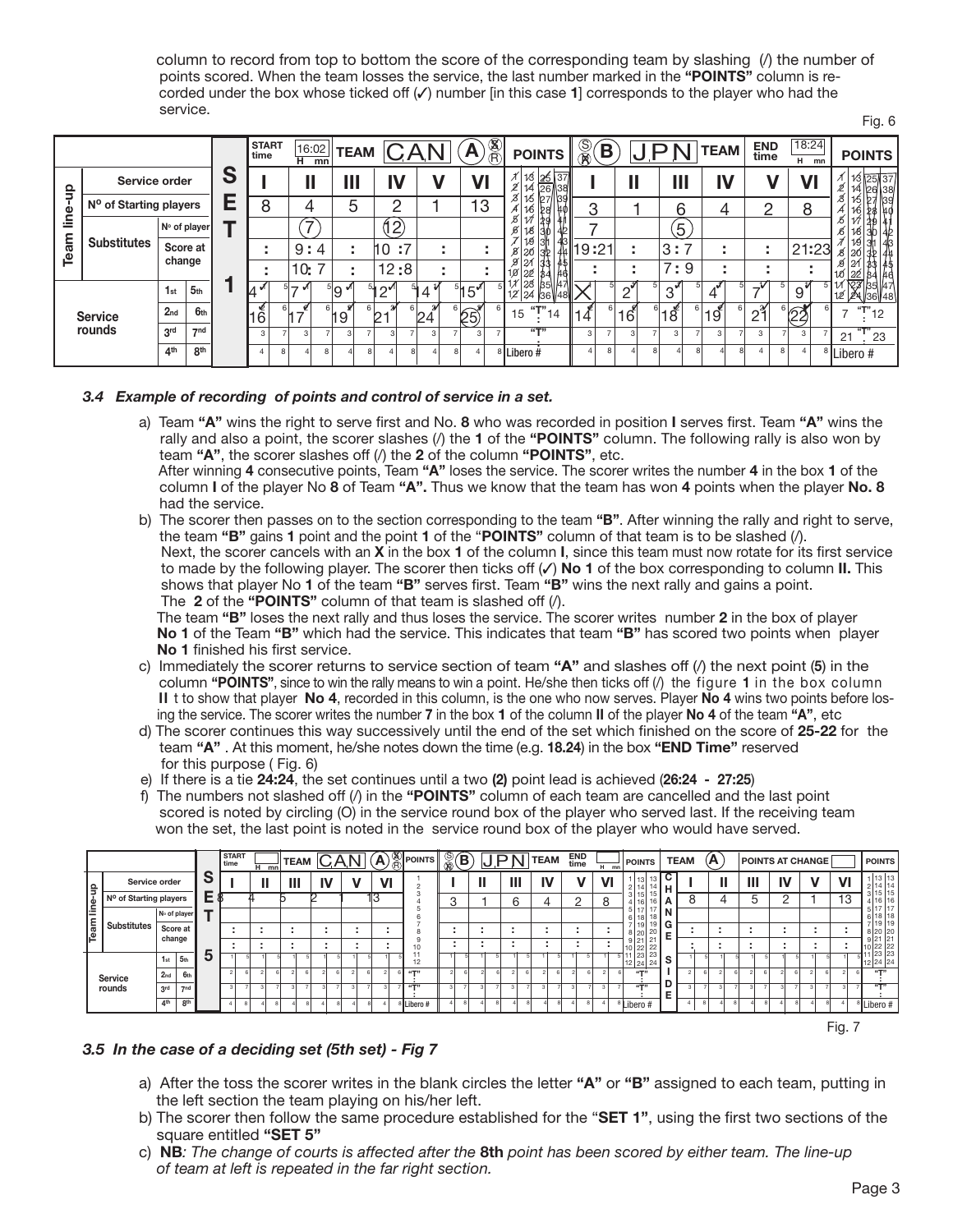- d) Upon the change of court after point **8**, the scorer continues in the third section on the far right to record the service order and the points of the team which were originally recorded in the 1st section on the left. The total number of points scored by this team at the moment of the change is recorded in the box entitled **"POINTS AT CHANGE"** on the top of line of the same third section. Any points scored after the change must be marked in the column **"POINTS"** on the far right.
- e) When there is a change of service, this team which obtains the right to serve marks a point the scorer slashes out  $\ell$ ) the next point in the column headed "**POINTS**" and ticks  $(\nu)$  the number of the small box in column II (cf 3.4.c).
- f) If there is a tie **14-l4,** the set continues until a team obtains a two points lead on the other .

#### **3.6 SUBSTITUTIONS:**

 *The procedure for recording the substitution of a player who begins a set is following:*

- a) The number of the substituting player must be put in the box below number of the player leaving the court.
- b) In the same column, in the upper box of the **"SUBSTITUTES SCORE"**, the scores of both teams up to that
- moment must be recorded ( the score of the substituting team on the left, the other on the right).  *When the substituting player is, in turn, replaced.*
	- d) The scorer ensures that the number of the player replacing him/her is identical to that recorded above the number of the player leaving the court. The latter's number is circled (**O)** to show that he/she may not legally re-enter the court in the same set.
	- f) The number of points scored by the teams up to that moment must be recorded in the lower box of the line **"SUBSTITUTES SCORE"**.

*Example: Player* **No. 5** *of the team* **"B"** *replaced* **No. 6** *when the score was* **3:7** *and* **No. 6** *returned to his place when the score was* **7:9.** *The first digit of the score is always the number of points scored up to that moment by the team that makes the substitution.*

**Exceptional substitutions** for an injured player or replacement of an injured Libero Player must be recorded in the **"REMARKS"** section. The scorer must indicate the set, the team's name, number and name of the injured player or Libero and that of the new player or

Libero and the score at change.

#### **3.7 TIME OUTS**

*Below the* **"POINTS"** *in of each team, are two boxes headed with a* **"T"**

- a) When a team obtains its first time-out, the scorer records, in the upper box, the points scored by both teams up to that moment.
- b) When the same team obtains it's second time-out, the scorer records, in the lower box, the points scored the teams up to that point. **SANCTIONS**  The first digit of the score-is always the number of points scored up to that moment by the team that requested the time-out.
	- c) Example: The team **"B"** requested its first time out when the score was **7:12** and its second time out was taken when the score was **21-23.**

#### **3.8 Recording OF SANCTIONS (Fig 8)**

|   |    | <b>SANGTIONS</b>            |           |                          |   |                       |
|---|----|-----------------------------|-----------|--------------------------|---|-----------------------|
| w | P  | Е                           | D         |                          |   | <b>AVOR SET SCORE</b> |
|   |    | Warning Penalty   Expulsion | Dispelled | $\widetilde{\mathsf{B}}$ |   |                       |
|   |    |                             |           |                          |   | 17:15                 |
|   |    |                             |           | А                        |   | 24:21                 |
|   | 5  |                             |           | R                        | 3 | 15:6                  |
| D |    |                             |           | В                        | 3 | 15:6                  |
|   |    | AC                          |           | R                        | 3 | 15:6                  |
|   | 13 |                             |           |                          | ঽ | 22:20                 |
|   |    |                             |           |                          |   |                       |

#### For Misconduct Sanctions:

- 1 All sanctions must be recorded in the lower left part square of the sheet, by marking the **N°** of the sanctioned player or the initial of the functions as in the **"OFFICIALS"** section of the lower right hand square (see 1.13) for sanctions in the corresponding column: **'P'** for a penalty. **' E'** for an expulsion and **'D'** for a disqualification. **'A'** or '**B'** is put in the column of the team to indicate the team, and the No. of the set and the score at the moment of the sanction are indicated in the respective columns.
- 2. Points scored due to sanctioned for misconduct of the opponent must be circled **(O)** in the **"{POINTS"** section.

#### **For Delay sanctions:**

 1. Delay sanctions must be, recorded in the lower left part square of the score sheet, by marking a **'D**' for delay sanctions in the corresponding column. '**W'** for a warning, '**P'** for a penalty. **'A'** or **'B'** is put in the column of the teams to indicate the team, and the **N°** of the set and the score at the moment of the sanction are indicated in the respective columns.